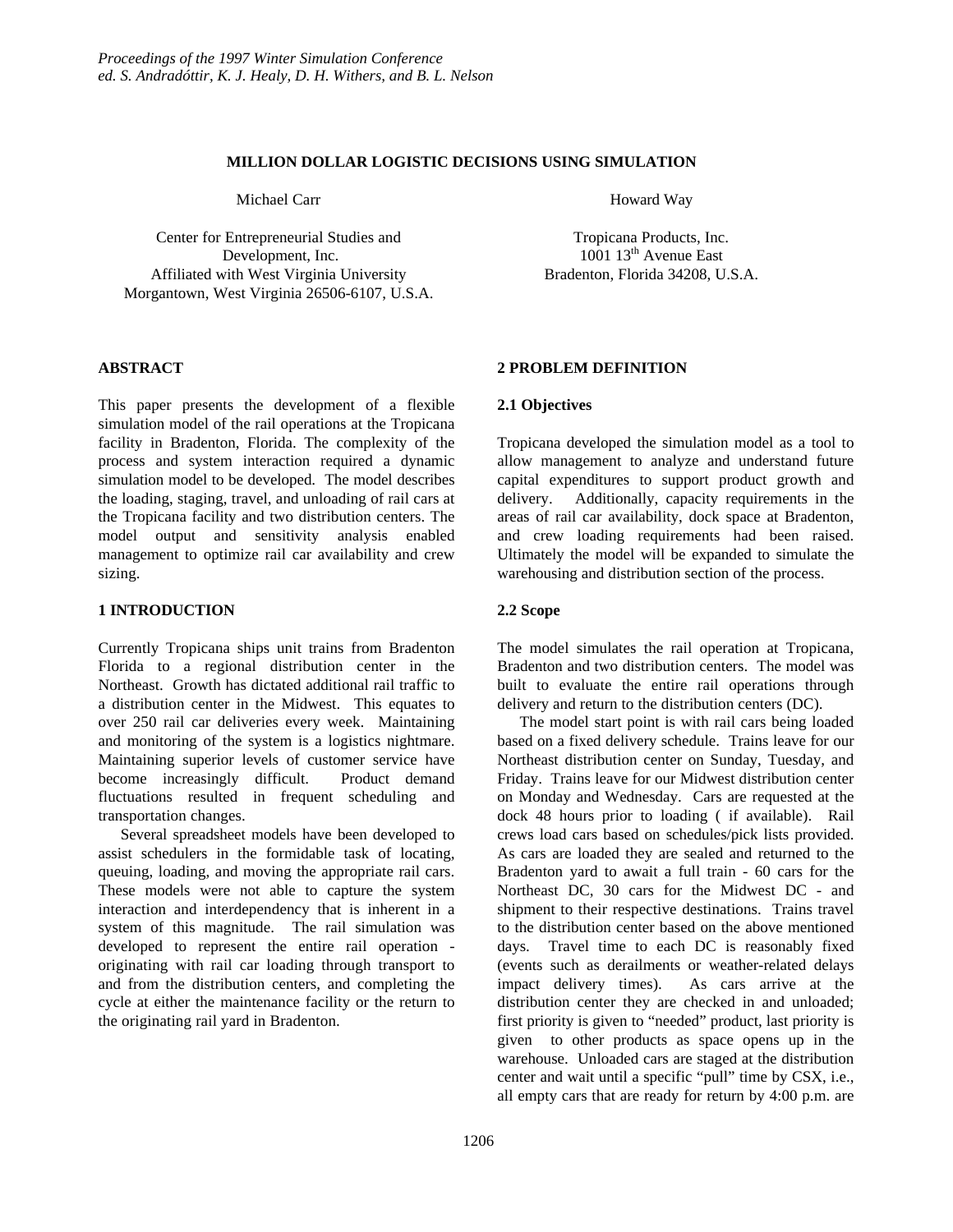pulled by CSX. The return trip to Bradenton is again based on a fixed schedule provided by CSX. Upon their return, a percentage of the cars go to rail car maintenance ( this probabilistic branch was based on historical data). These cars remain at maintenance for a distributed time and return to the yard for loading. The remaining cars enter the Bradenton yard directly. All cars have routine maintenance and fueling performed and then become available to be loaded.

## **3 MODEL DEVELOPMENT**

The rail simulation was done using Process Model from ProModel Corporation. Process Model is a flow chart based simulation system which uses ABC FlowCharter from Micrografx as the user interface, and ProModel's simulation engine for the actual running of the simulation. This combination had some benefits, but was not without some tradeoffs.

#### **3.1 Model Organization**

In order to facilitate model development, the model was divided into two files:

- The main file included the overall system from Bradenton, Florida to the two regional distribution centers.
- The second file contained the detailed operations of the loading dock in Bradenton, Florida.

Because the number of rail cars available to Tropicana was fixed, the model was designed as a closed system, i.e., once the total number of cars were generated by the model, they remained in the system for the duration of the simulation.

### **3.2 Evaluation of Benefits**

#### **3.2.1 Short Learning Curve**

Simulation is by no means a trivial task. It requires a thorough knowledge of queuing theory, statistics, and process modeling. This aside, if the reader is familiar with a general purpose simulation language or other discrete event simulation software, then making the transition to ProcessModel is very easy. Each flow chart symbol is treated as an object that has various parameters to be set by the developer. Custom code can be attached to each object to allow for user specified behaviors.

#### **3.2.2 Ease of Transfer from Developer to User**

A dual benefit of an easy-to-learn simulation package is the ease at which the model can be transferred from developer to user. Users familiar with simulation, can quickly get up to speed on the use of ProcessModel and can focus the majority of their time on learning the specifics of the particular business process being modeled.

An easy-to-learn simulation package has the added benefit of a reduced dependency on the developer for many of the future scenario changes that were not predicted when the model was developed.

### **3.2.3 Hierarchical Modeling**

Though ProcessModel is a flow chart based simulation package, it has some very powerful features. One of those features is the ability to do enterprise modeling. This is accomplished through a hierarchical modeling feature. Each activity on a flow chart can have a more detailed sub-model describing its behavior. Hierarchical modeling allows you to link separate business model flowcharts into a larger enterprise model. This feature was used to link the detailed operation of the Bradenton docks to the overall flow model that included the distribution centers.

#### **3.2.4 Compatibility with ProModel**

Models developed in ProcessModel are upwardly compatible with ProModel. This allows for an easy upgrade path for those unsure about the benefits of simulation or unwilling to make the capital investment needed to purchase a large-scale simulation software package.

#### **3.3 Evaluation of Trade-offs**

Though ProcessModel is easy to learn and use, it is not without some trade-offs.

#### **3.3.1 Interface Implementation**

The most immediate trade-off was the design time interface speed. ABC FlowCharter and ProModel communicate through an OLE (Object Linking and Embedding) interface. This process consumes a large amount of computing resources, particularly random access memory. Initial development took place on an Pentium 75 MHz computer with the minimum recommended memory of 16 Mb. Under these conditions, ProcessModel performed slowly, often leaving the authors wondering if any processing was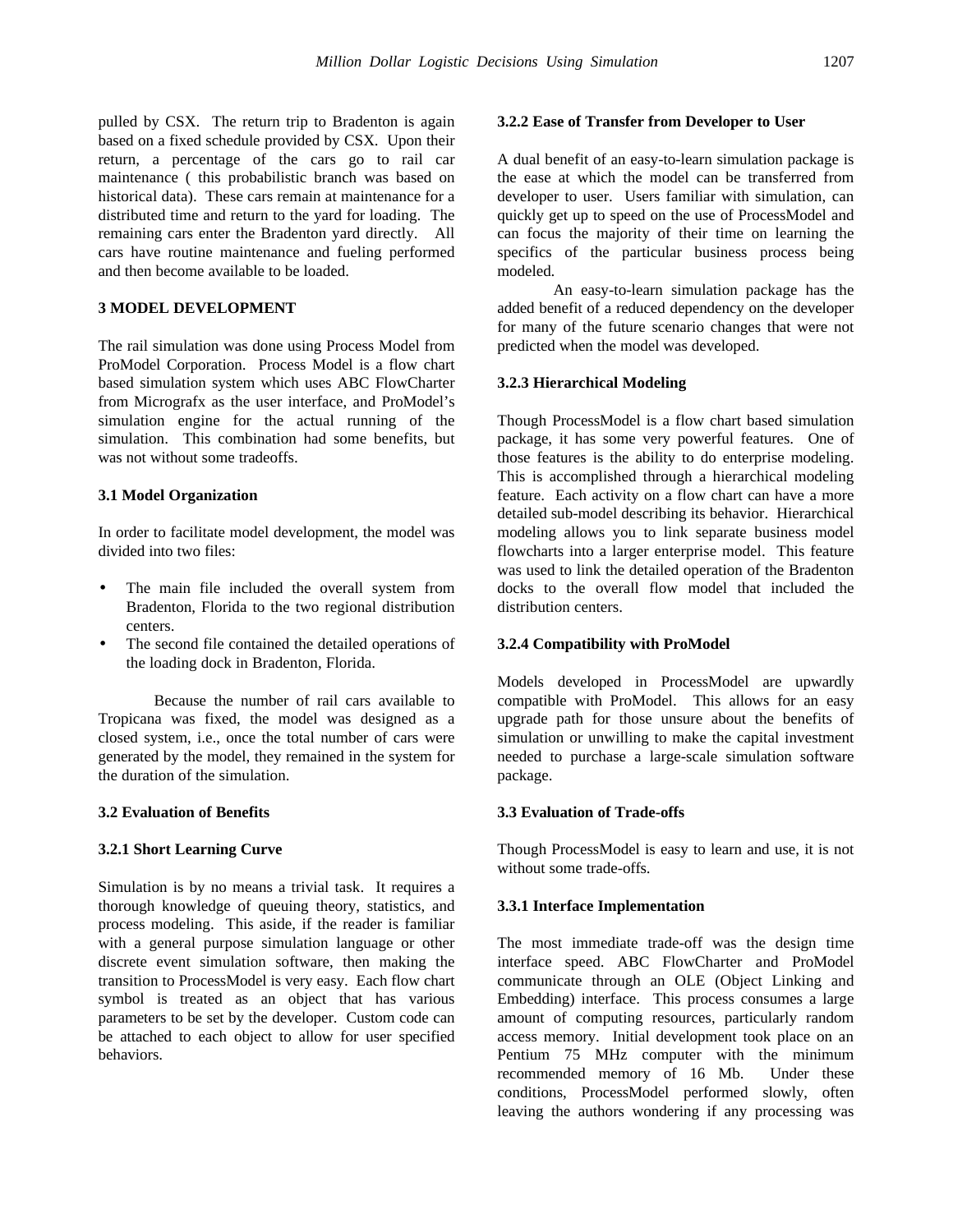taking place. Upgrading the memory to 40 Mb helped improve the interface speed substantially. Model run time speed was adequate, and seemed unaffected by the additional memory.

### **3.3.2 Graphical Representation of Model**

A big trade-off on the visual front was the lack of graphics appropriate to simulate a rail distribution system. Custom graphics can be created and substituted for the graphics supplied with ABC FlowCharter for every object, except entities. Entities must use the predefined graphics supplied with the software. In the case of the rail simulation, we settled on a freight truck to represent a train in the model.

## **3.3.3 Model Flow Control**

Because the model was designed as a closed system, flow control became a critical feature of the model. To accurately replicate the schedules and rules used for the movement of trains, interesting control flow charts had to be built to control these situations.

#### **3.3.4 Resource Scheduling**

The amount of resources available for an activity in a model can be easily adjusted through a resource attribute called quantity. If you want to have two crews load trains, for example, simply change the crew resource quantity from 1 to 2 and rerun the model. This method of resource quantity adjustment works flawlessly until a resource availability schedule or shift schedule is attached to the resource. When a schedule is attached to a resource with a quantity greater than one, only the first resource abides by the schedule. The remaining resources are available 24 hours per day, 7 days per week. To get around this problem, separate single resources were added to the model for each scheduling scenario. This made schedule change scenarios inconvenient at best.

### **4 MODEL DESCRIPTION**

## **4.1 Model Features**

The simulation is designed to model the flow of rail cars from the rail yard in Bradenton to the two distribution centers and back to Bradenton. See Figure 1.

#### **4.2 Model Outputs**

Various statistics and outputs collected from the rail simulation are listed below:

- Distribution of the number of chilled and ambient rail cars available in the yard.
- Crew utilization at the Bradenton docks, Northeast distribution center, and the new Midwest distribution center.
- Dock utilization.
- CSX train switching needs.
- Cycle time of cars through various points in the system.



Figure 1: Rail Operations Flow Chart

## **5 MODELING VALIDATION & RESULTS**

## **5.1 Validation**

The model was initially validated with the Northeast distribution center only. The reason was this DC had been in operation for several years and historical data was readily available. (The Midwest DC had been in operation for less than 1 month). The model was run with existing train schedules, crew and car availability,